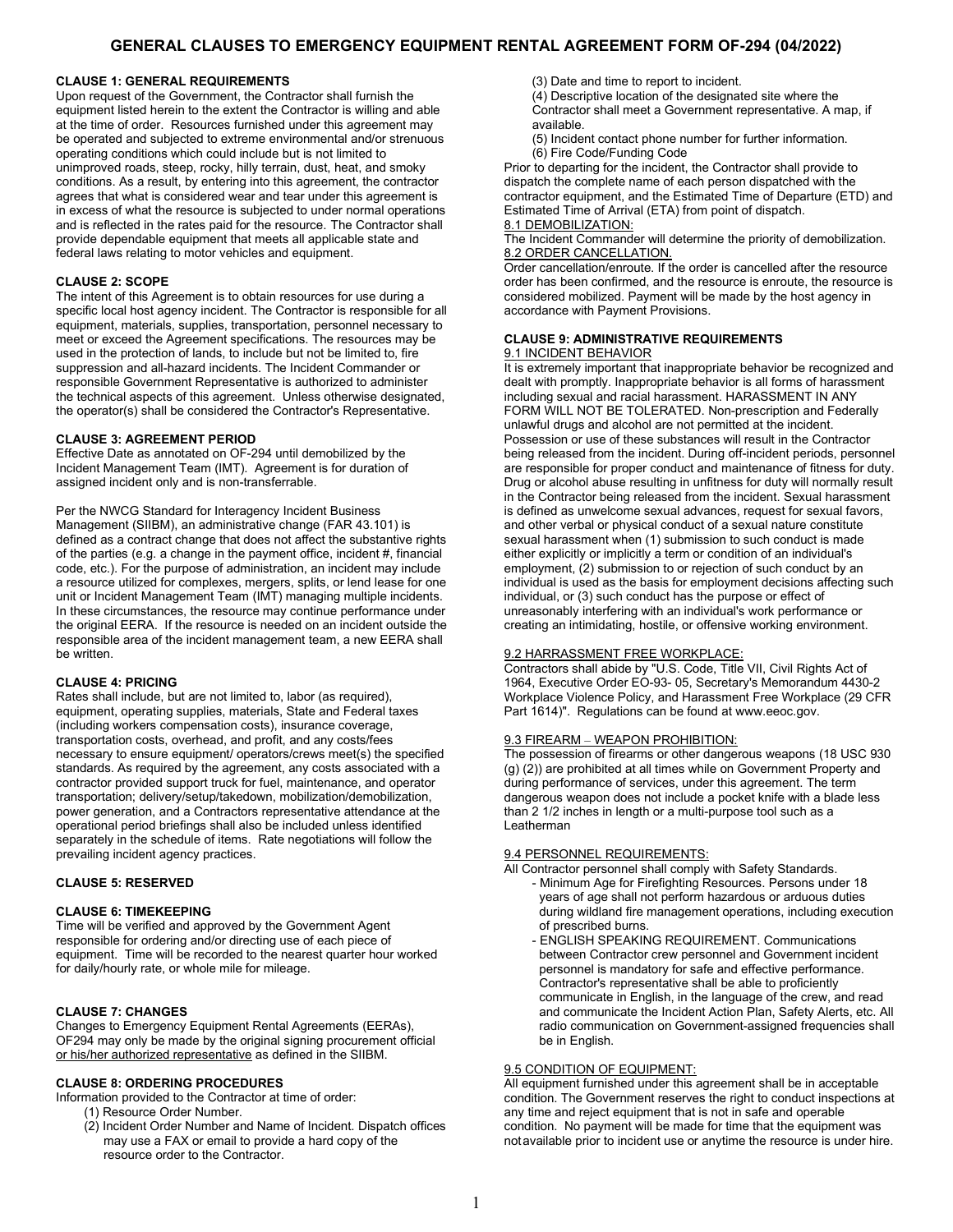If the resource does not pass inspection at the incident or designated inspection station, it is considered noncompliant. The Contractor may be given 24 hours or time frame designated by Government representatives to bring the resource into compliance. If the resource does not pass inspection, no payment will be made for travel: to the incident or point of inspection, return to the point of hire, or for the time that the resource was not available.

#### 9.6 WORKMANSHIP:

All work under this Agreement shall be performed in a safe manner to a professional standard. The goal of performance under this Agreement is the suppression of wildland fire and other emergency incident responses. The Incident Commander may release from an incident assignment any Contractor employee deemed incompetent, careless, or otherwise objectionable including violation of Harassment Free Workplace Policy. It will be left to the discretion of the Incident Commander to demobilize an entire resource or to allow replacement of the noncompliant personnel. Documentation of any workplace violations or negative performance will be provided to the Contracting Officer (CO) for follow up action. Accordingly, the CO may require, in writing, the Contractor remove from use under this Agreement, any employee found incompetent, careless, or otherwise objectionable including violation of Harassment Free Workplace Policy. The Contracting Officer may require other proof of mitigation. Misconduct may result in cancellation of this Agreement.

If an employee or crew is terminated, quits, or otherwise is released from the incident for any reason, the Contractor is responsible for returning the employee(s) to the point of hire with a departure time from the Incident Command Post (ICP) no later than 12 hours or time specified by a government official following such decision. The Contractor shall provide such transportation at their expense. If the Contractor does not act in a timely manner (i.e., Contractor's employee(s) not departing from the ICP for return to point of hire within the specified time period), the IMT has authority to transport said employee or arrange for employee's transportation and to deduct all such transportation costs from Contractor's payment.

## 9.7 WORK REST & LENGTH OF ASSIGNMENT:

Contractors shall comply with the 2:1 work/rest ratio (for every 2 hours of work or travel, provide 1 hour of sleep and/or rest within a 24 hour period) as outlined in the NWCG Standards for Interagency Incident Business Management (Work/Rest Guidelines). When working an average of more than 16 hours, for the duration of the incident, a Contractor may request to negotiate an equitable adjustment through the Procurement Unit Leader or Contracting Officer. Shifts exceeding 16 hours shall be approved by the Incident Commander. Hours worked that exceed 16 hours in a 24-hour period must be approved by the IC or Agency Administrator. Documentation shall include mitigation measures used to reduce fatigue.

To mitigate exceeding length of assignment guidelines and manage the days of rest, the Government has the option to:

- (1) Request the Contractor to provide replacement personnel. Replacement personnel are subject to the work/rest and length of assignment guidelines and must arrive at the incident fully rested. The Government will not pay transportation cost for replacement personnel.
- (2) Release resources after a 14-day assignment or follow length of assignment extension guidelines as stated in NWCG Standards for Interagency Incident Business Management.
- (3) With the Governments agreement, the contractor may choose to have their personnel remain at the incident base camp and not be placed on shift to allow proper rest. The time is not compensable when the Contractor is off shift in compliance with the length of assignment provisions.

## 9.8 EMERGENCY INCIDENT DRIVING:

The Contractor shall follow the driving regulations and work/rest guidelines listed in the NWCG Standards for Interagency Incident Business Management [\(SIIBM\)](https://www.nwcg.gov/sites/default/files/publications/pms902.pdf). The Contractor is responsible for complying with all other current Federal, State and Local driving regulations. No driver will drive more than 10 hours (behind the wheel/actual driving time) within any duty-day (operational period). Multiple drivers in a single vehicle may drive up to the duty-day limitation provided no driver exceeds the individual driving time (behind the wheel/actual driving time) limitation of 10 hours. A driver shall drive only if they have had at least 8 consecutive hours off duty before beginning a shift. An exception to the minimum off-duty hour

requirement is allowed when essential to:

(1) Accomplish immediate and critical suppression objectives, or (2) Address immediate and critical firefighter/responder or public safety issues.

As stated in the current agency work/rest policy, documentation of mitigation measures used to reduce fatigue is required for personnel who exceed 16 hour work shifts. This is required regardless of whether the driver was still compliant with the 10 hour individual (behind the wheel) driving time limitations.

#### **CLAUSE 10: GOVERNMENT FURNISHED SUPPLIES & SERVICES** 10.1 LAUNDRY SERVICE:

If the Government provides a laundry service at the incident base camp, the Contractor may utilize the service at no cost. 10.2 CAMPSITE:

A campsite may be provided. The Contractor shall provide sleeping equipment such as tents or shelters, sleeping bags, etc. If the Government cannot provide a campsite, an overnight allowance may be authorized. (See Remain Overnight Allowance (RON)).

#### 10.3 COMMISSARY:

When authorized in writing by the Contractor, the Contractor's employees shall be permitted to use the commissary when one is available.

#### 10.4 FIRST AID RESPONSIBILITY:

The contractor is financially responsible for employee medical expenses and coverage. The Government may provide first aid at the incident at no charge to the contractor. Any other medical expenses incurred will be the responsibility of the contractor. If contractor personnel become ill or are injured and incident transportation is not available, the Government may evacuate or transport the injured/ill person(s) to a medical facility/hospital utilizing a commercial source (e.g. ambulance or air transport such as Life flight). Commercial transport costs will be the responsibility of the Contractor

# 10.5 REMAIN OVERNIGHT ALLOWANCE (RON):

Contractors under this agreement are not paid per diem or lodging expenses to and from incidents.

When the Government cannot provide a campsite after the first shift worked, the Government will pay actual lodging expenses or the per diem locality rate published by the U.S. General Services Administration (GSA) web site (www.gsa.gov), whichever is less. Double occupancy of hotel rooms is required where practicable with consideration of personnel gender configurations. Any associated lodging taxes are reimbursable as documented. Lodging receipts, as well as documentation by incident personnel that a campsite was not provided, shall be submitted as supporting documentation with payment documents.

- Reimbursement for meals and incidental expenses (M&IE) is based on per diem locality rates minus any Governmentprovided meals. -The maximum allowable rates are referenced at www.gsa.gov.
- If the resource is allowed to return to its home unit location during off-shift time, RON allowance is not authorized.
- The maximum RON that shall be allowed is based on the number of operators or crewmembers shown on the shift ticket. Payment shall be included as an addition on the invoice.

#### 10.6 FOOD & DRINK:

Contractors are required to provide sufficient food & drink to support their employee(s) while in travel status and the first shift of the incident. This is not reimbursed by the Government.

- After that time, when Government subsistence at incident camps are available, meals for Contractor's operator(s) will be furnished without charge. Government will furnish meals without cost if restaurant subsistence is the approved camp for incident personnel.
- The Government, during demobilization and/or reassignment, may provide sack lunches to the Contractor personnel without charging the Contractor.

#### 10.7 FUEL:

If procuring fuel at the incident site, the contractor shall do so with a major credit card (Visa or MasterCard). If the fuel vendor is unable to receive credit card payment the cost may be deducted from payment to the contractor.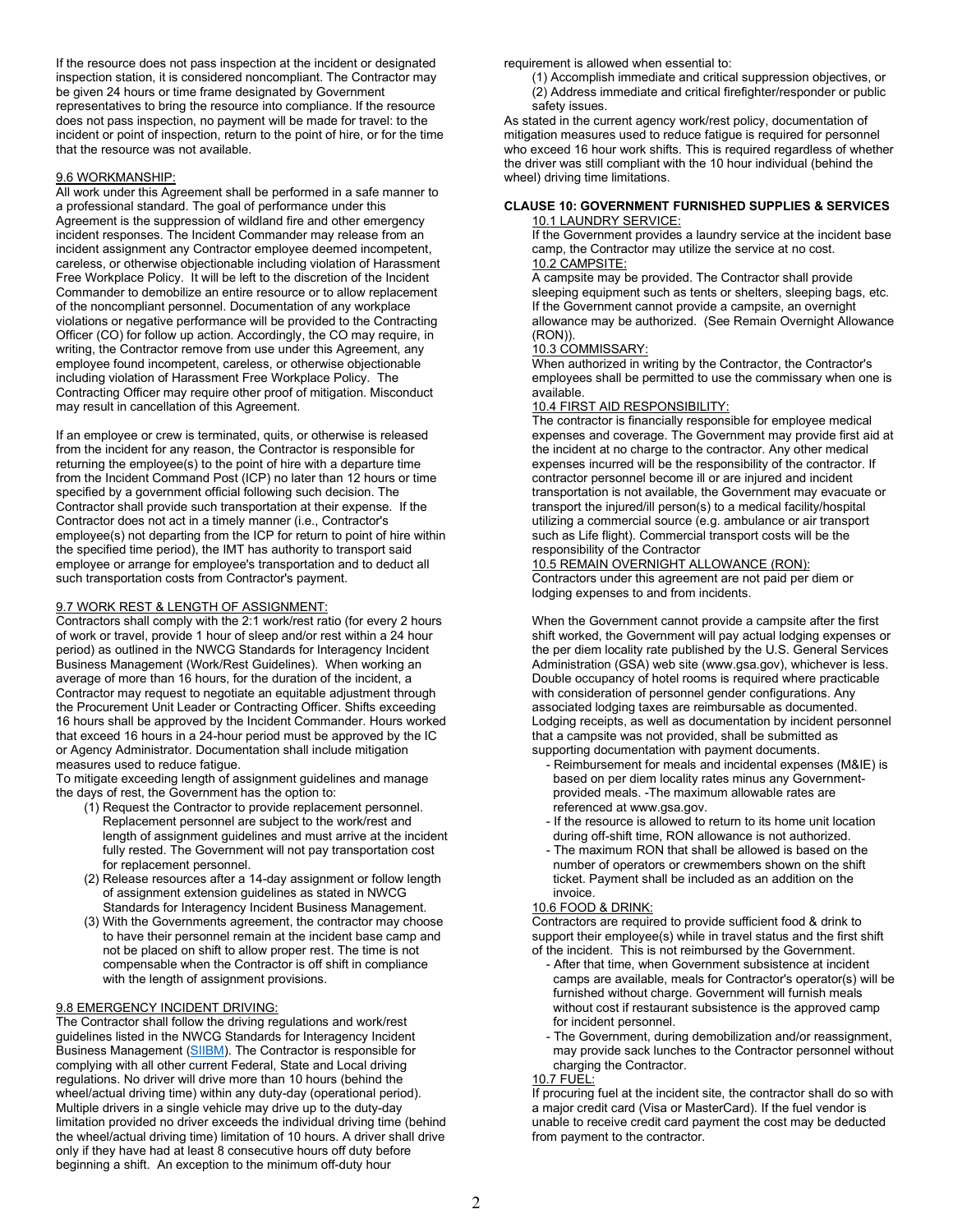## 10.8 REPAIRS:

Repairs shall be made and paid for by the Contractor. The Government may, at its option, elect to make such repairs when necessary to keep the resource operating. The cost of such repairs will be determined by the Government and will be deducted from payment to the contractor.

#### **CLAUSE 11: CONTRACTOR FURNISHED EQUIPMENT, SUPPLIES, AND PERSONNEL**

#### *Equipment specific requirements, if applicable, will be attached and are considered incorporated in this agreement.*

## 11.1 OPERATING SUPPLIES:

Operating supplies include fuel, oil, filters, lube/oil changes. Even though Block 7 may specify that all operating supplies are to be furnished by the Contractor (wet), the Government may, at its option, elect to furnish such supplies when necessary to keep the equipment operating. The cost of such supplies will be determined by the Government and deducted from payment to the Contractor.

## 11.2 4 MEDICAL INSURANCE:

Contractor shall provide the operator(s) with an adequate supply of appropriate insurance forms, insurance ID card(s), and other necessary documents. Such documents shall accompany the

- injured/ill person(s) when the medical need arises. 11.3 VEHICLE LICENSING REQUIREMENTS:
- Licensed Units. All Units offered and used under this Agreement shall be licensed and legally operable on all roads. All Units with a Gross Vehicle Weight Rating (GVWR) of 10,001 pounds and greater shall have: a) annual USDOT certified vehicle inspection;
- or b) Commercial Vehicle Safety Alliance Inspection. (49 CFR 396.23)
- Federal regulations prohibit the use of official agency shields or markings on private vehicles or property.
- 11.4 TRANSPORTATION VEHICLES:

All transportation vehicles shall be in sound mechanical condition with sufficient horsepower and mainframe configurations to ensure successful performance on roads and highways, or in terrain described in these specifications. All vehicles under this Agreement shall be able to be legally driven on highways under their own power and be able to travel at a minimum of 50 miles an hour.

11.5 VEHICLE CLEANING FOR NOXIOUS WEED CONTROL: The resource shall arrive at the incident or designated inspection point washed and free of noxious weed seeds. Equipment with frames and cross-members will be inspected and all debris collecting areas including belly pans, guards and coverings must be washed to alleviate the spread of noxious weed seeds and to protect against grease and oil soaked residues catching on fire in belly pans and skid plates. Heavy equipment operators shall manually clean tracks and belly pans before leaving project site on all heavy equipment.

## 11.6 TRAVEL TIME:

The Government will estimate the travel time to and from the incident. Travel time via ground transportation shall be calculated by dividing distance (from point of hire to incident, or incident to incident or incident to point of hire) by average travel speed of 45 mph, plus applicable rest time. Delay due to weather, traffic, road construction, and mechanical failure is not compensable for any travel time exceeding the estimate from the Travel Time Formula.

## **CLAUSE 12: PAYMENTS**

The host agency for each incident is responsible for payments.

## 12.1 TIME UNDER HIRE:

The time under hire shall start at the time the resource begins traveling to the incident after being ordered by the Government, and end at the estimated time of arrival back to the point of hire after being released, except as provided in 12.4 EXCEPTIONS.

## 12.2 RATES OF PAYMENTS:

Payment will be at rates specified and shall be in accordance with the following:

- On-Shift includes time worked, time that resource is held or directed to be in a state of readiness, and compensable travel (resource traveling under its own power) that has a specific start and ending time.

- The vendor will be paid for travel to and from the incident from the Point of Hire City and State designated on the OF-294. Vendor must meet date and time needed. Failure to meet the date/time needed may result in a negative performance evaluation.
- Rates for equipment hired with Contractor Furnished operator(s) shall include all operator(s) expenses. Payment will be at rates specified and, except as provided in the **EXCEPTIONS** portion of this document, shall be in accordance with the following:
	- **Work Rates** (column 12) (hourly/daily/mileage/shift basis) shall apply when equipment is under hire as ordered by the Government and on shift, including relocation of equipment under its own power.
	- **Special Rates** (column 13) shall apply when specified.
	- **Guarantee**. For each calendar day that equipment is under hire for at least 8 hours, the Government will pay not less than the amount shown in column 14.
	- If equipment is under hire for less than 8 hours during a calendar day, the amount earned for that day will be not less than onehalf the amount specified in column 14.
	- The guarantee is not applicable to equipment hired under the Daily rate.
	- If equipment is transported under its own power, it is compensated under the Daily rate.
	- **Daily Rate** (column 12) Payment will be made on basis of calendar days (0001 – 2400). For fractional days at the beginning and ending of time under hire, payment will be based on 50 percent of the Daily Rate for periods less than 8 hours. Under the daily rate equipment may be staffed with or without operator.
		- Shift Basis (Portion of calendar day)
		- Single Shift (SS) is staffed with one operator or one crew
		- Double Shift (DS) is staffed with two operators or two crews (one per shift). The DS rate will apply any calendar day the DS was under hire, including travel. There will be no compensation for a double shift unless a separate operator(s) and or crew(s) is/are ordered in writing for the second shift.
		- Agency personnel at the Section Chief Level may, by resource order, authorize a second operator or crew (Double Shift), if needed during the assignment.
	- **Personnel-** if the number of personnel in block 11 is not staffed with the number of operators specified the government may reduce the daily rate by \$300 per day.
	- **Transport-** ONE OPERATOR FOR BOTH TRANSPORT AND HEAVY EQUIPMENT. Same Resource Order Number as Heavy Equipment Minimum guarantee for transports is reduced to 65%; the mileage rate is not reduced. For time under hire for 8 hours or more, the government will pay 65% of the minimum daily guarantee or mileage rate, whichever is greater. If a resource is under hire for less than 8 hours on the first or last day, the amount paid for that day will be 32.5% of the minimum daily guarantee or mileage rate, whichever is greater.

## 12.3 METHOD OF PAYMENT:

Lump-sum payment will normally be processed at the end of the emergency assignment. However, partial payment may be authorized as approved by the incident agency. Payment for each calendar day will be made for (1) actual units ordered and performed under Work or Daily, shift basis and/or Special rates or (2) the guarantee (if applicable) earned, whichever is the greater amount.

## 12.4 EXCEPTIONS:

- No further payment will accrue during any period that resource under hire is not in a safe or operable condition or it is not available for the assigned shift or portions of the assigned shift. Payment will be based on the hours the resource was operational during the assigned shift, as documented on the shift ticket versus the designated shift, as shown on the Incident Action Plan. If the equipment was not operational for the full shift, the deduction from the daily rate is calculated by converting the length of shift from the IAP to determine the hourly rate and pay the contractor for the total hours worked before equipment became nonoperational.
- If the Contractor withdraws resources prior to being released by the Government, no further payment shall accrue and the Contractor shall bear all costs of returning resources to the point of hire.
- After inspection and acceptance for use, resources that become inoperable and cannot be repaired at the site of work by the Contractor or by the Government within 24 hours, may be considered